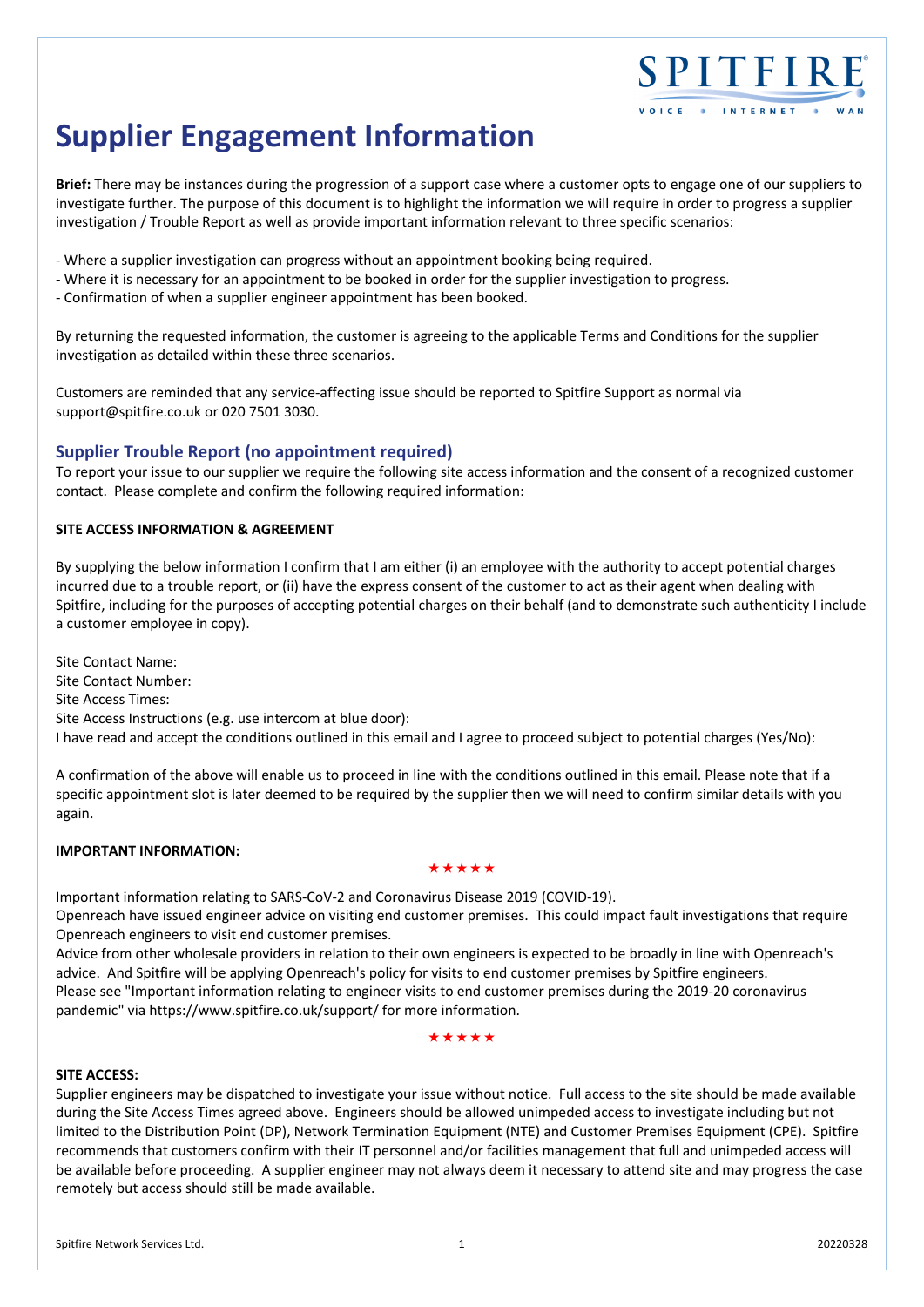Spitfire recommends using a mobile number as a single and accountable customer contact and ensuring that voicemail and/or call waiting is in place to enable the Site Contact to receive any inbound calls from a supplier engineer. Furthermore, if the contact is expected to be outside of normal mobile reception during the agreed Site Access Times then Spitfire recommends setting up appropriate call forwarding from the mobile phone to enable the Site Contact to receive any inbound calls from a supplier engineer.

## **SERVICE LEVEL AGREEMENT:**

Please be reminded that for some Service Levels, a failure to provide 24 hour access may result in postponement of the Target Clearance SLA or the revision to a lower service level and a protracted repair time.

# **SUPPLIER ENGINEERS:**

Our suppliers include Openreach, BT Wholesale, TalkTalk Business and others. Engineering work on behalf of all Spitfire‐ supplied services is normally carried out by Openreach. Openreach engineers work on behalf of all Communications Providers in maintaining the UK's physical access network. Openreach is a British Telecommunications plc (BT) business. Engineers will normally introduce themselves as being from "Openreach" or occasionally "BT". Please note that Openreach may also employ the services of Kelly Communications Ltd and others. All engineers are able to provide formal identification.

#### **LINE IMPROVEMENT WORK:**

It is the nature of DSL services that there can, on occasion, be intermittent connectivity and/or fluctuations in speed. Where the customer chooses to engage an Openreach engineer to investigate DSL connectivity issues, the engineer may perform access network improvements in an attempt to increase speed or stability. Irrespective of indicative diagnostic results, if an Openreach engineer's investigation finds that the analogue bearer (telephone line) meets the specification defined as SIN349 by BT Group Plc, then Time Related Charges will normally apply. It is not always possible for engineers to carry out access network improvements. If service resumes without any intervention by the Openreach engineer then Time Related Charges will still normally be applied. Even where an access network improvement has been made, this does not constitute a fault and remains chargeable.

#### **CHARGES:**

Time Related Charges (TRC) may be raised to recover the cost incurred when supplier engineers repair faults, provide or rearrange services, where this work is not covered under the terms of the service. Examples of chargeable work may include but are not limited to damage caused on the Openreach or other supplier's network and equipment by someone at or factors emanating from within the End Customer's premises (or wider building or complex), the requirement to repair cabling within the Customer's domain regardless of the location of the Network Termination Equipment (NTE) or Distribution Point (DP), the theft, loss or removal of Openreach or other supplier's equipment within the End Customer's premises (or wider building or complex), including the NTE or DP or other Network Termination Point or where no fault is found. Abortive Visit Charges (AVC) may be raised to recover the cost incurred when supplier engineers fail to progress a trouble report due to the inability to access the customer site and/or where the access to investigate is impeded, including but not limited to the Distribution Point (DP), Network Termination Equipment (NTE) and Customer Premises Equipment (CPE). Appointment cancellations may incur an Abortive Visit Charge. Fault conditions can and do change. It is the Customer's responsibility to report any change in fault condition that may mean they wish to cancel an appointment. The Customer must do so via phone call into Spitfire Support by 17:00 the work day prior to the appointment booking. Please note Spitfire cannot guarantee to be able to successfully reschedule or cancel an appointment. A TRC or AVC may be incurred in the event the fault condition has changed, for example if the service starts working, by the time the supplier engineer investigates. For some products, a Diagnostic Testing Charge may be incurred where a Diagnostic Testing Officer is engaged and there is no fault found. By proceeding you agree that we will recharge these costs to you. For details of current typical TRC and AVC charges please visit http://www.spitfire.co.uk/support/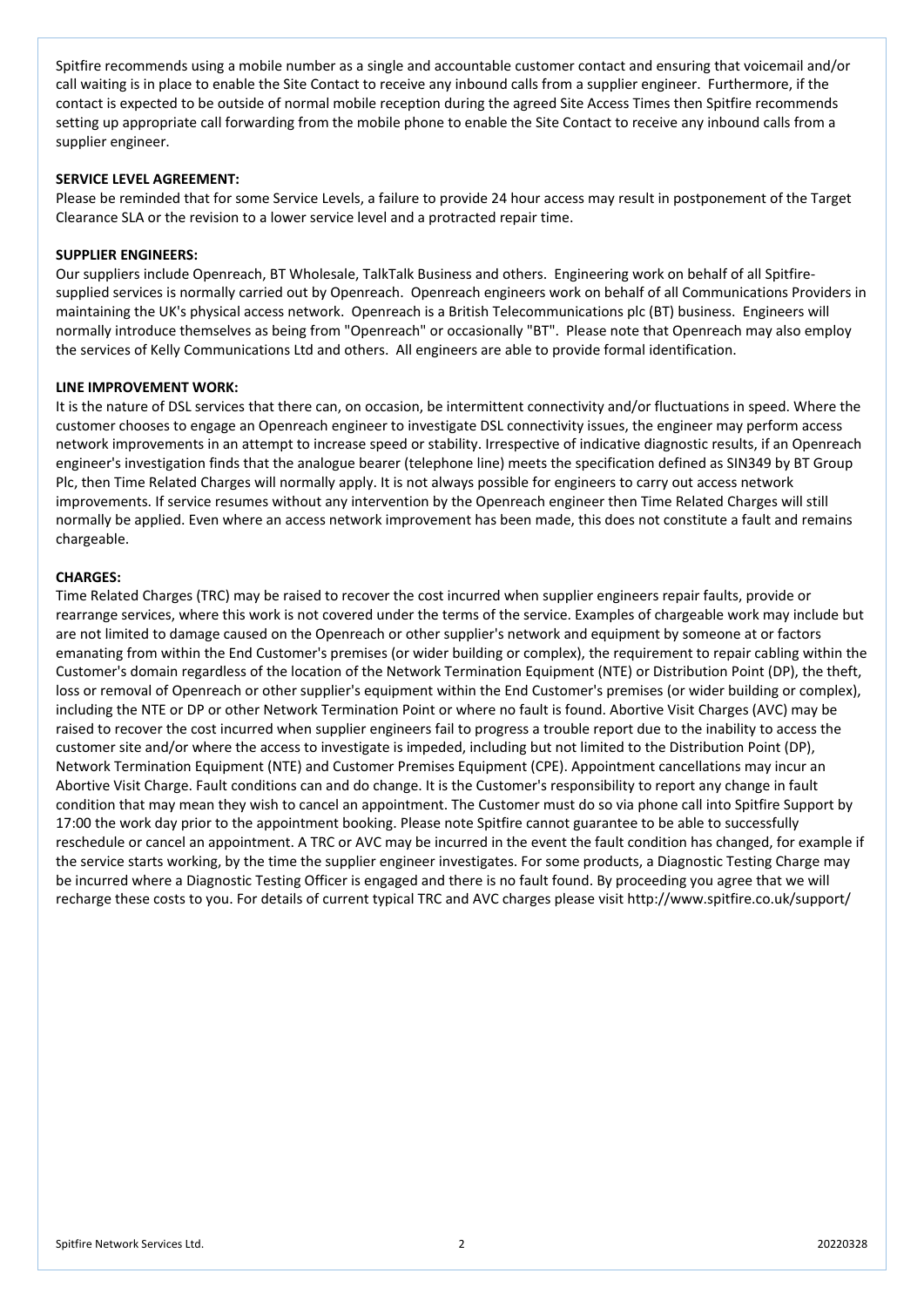# **Supplier Trouble Report (appointment required)**

To book an appointment for a supplier site visit we require the following site access information and the consent of a recognized customer contact. Please complete and confirm the following required information:

# **SITE ACCESS INFORMATION & AGREEMENT**

By supplying the below information I confirm that I am either (i) an employee with the authority to accept potential charges incurred due to a trouble report, or (ii) have the express consent of the customer to act as their agent when dealing with Spitfire, including for the purposes of accepting potential charges on their behalf (and to demonstrate such authenticity I include a customer employee in copy).

Site Contact Name: Site Contact Number: Appointment Slot (AM 08:00‐12:59 or PM 13:00‐18:00): Site Access Instructions (e.g. use intercom at blue door): I have read and accept the conditions outlined in this email and I agree to proceed subject to potential charges (Yes/No):

A confirmation of the above will enable us to proceed with a supplier site visit appointment booking in line with the conditions outlined in this email. Please note that if another supplier appointment is later requested for any reason then we will need to confirm these details with you again.

# **IMPORTANT INFORMATION:**

#### \*\*\*\*\*

Important information relating to SARS‐CoV‐2 and Coronavirus Disease 2019 (COVID‐19). Openreach have issued engineer advice on visiting end customer premises. This could impact fault investigations that require Openreach engineers to visit end customer premises.

Advice from other wholesale providers in relation to their own engineers is expected to be broadly in line with Openreach's advice. And Spitfire will be applying Openreach's policy for visits to end customer premises by Spitfire engineers. Please see "Important information relating to engineer visits to end customer premises during the 2019‐20 coronavirus pandemic" via https://www.spitfire.co.uk/support/ for more information.

\*\*\*\*\*

# **SITE ACCESS:**

Supplier engineers should be dispatched to investigate your issue during the Appointment Slot chosen. AM appointments are 08:00‐13:00 and PM appointments are 13:00‐18:00. It is not possible to deviate from these appointment slots. Full access to the site should be made available during the Appointment Slot agreed above. Engineers should be allowed unimpeded access to investigate including but not limited to the Distribution Point (DP), Network Termination Equipment (NTE) and Customer Premises Equipment (CPE). Spitfire recommends that customers confirm with their IT personnel and/or facilities management that full and unimpeded access will be available before proceeding. A supplier engineer may not always deem it necessary to attend site and may progress the case remotely but access should still be made available.

Spitfire recommends using a mobile number as a single and accountable customer contact and ensuring that voicemail and/or call waiting is in place to enable the Site Contact to receive any inbound calls from a supplier engineer. Furthermore, if the contact is expected to be outside of normal mobile reception during the agreed Site Access Times then Spitfire recommends setting up appropriate call forwarding from the mobile phone to enable the Site Contact to receive any inbound calls from a supplier engineer.

#### **APPOINTMENT CONFIRMATION:**

Spitfire will endeavour to book the Appointment Slot agreed above and where possible Spitfire will confirm the appointment has been secured. Please note that in order to avoid a delay in the progression of your support case it may not always be possible for us to confirm the chosen appointment has been secured before its commencement.

#### **APPOINTMENT RESCHEDULING OR CANCELLING:**

Customers should work on the basis that appointment bookings are final. Spitfire cannot guarantee to be able to successfully reschedule or cancel an appointment. All requests to reschedule or cancel an appointment should be made via phone call into Spitfire Support by 17:00 the work day prior to the appointment booking. Requests to cancel or reschedule an appointment on the day of the appointment will not normally be able to be fulfilled and may result in a charge being incurred.

#### **SUPPLIER ENGINEERS:**

Our suppliers include Openreach, BT Wholesale, TalkTalk Business and others. Engineering work on behalf of all Spitfire‐ supplied services is normally carried out by Openreach. Openreach engineers work on behalf of all Communications Providers in maintaining the UK's physical access network. Openreach is a British Telecommunications plc (BT) business. Engineers will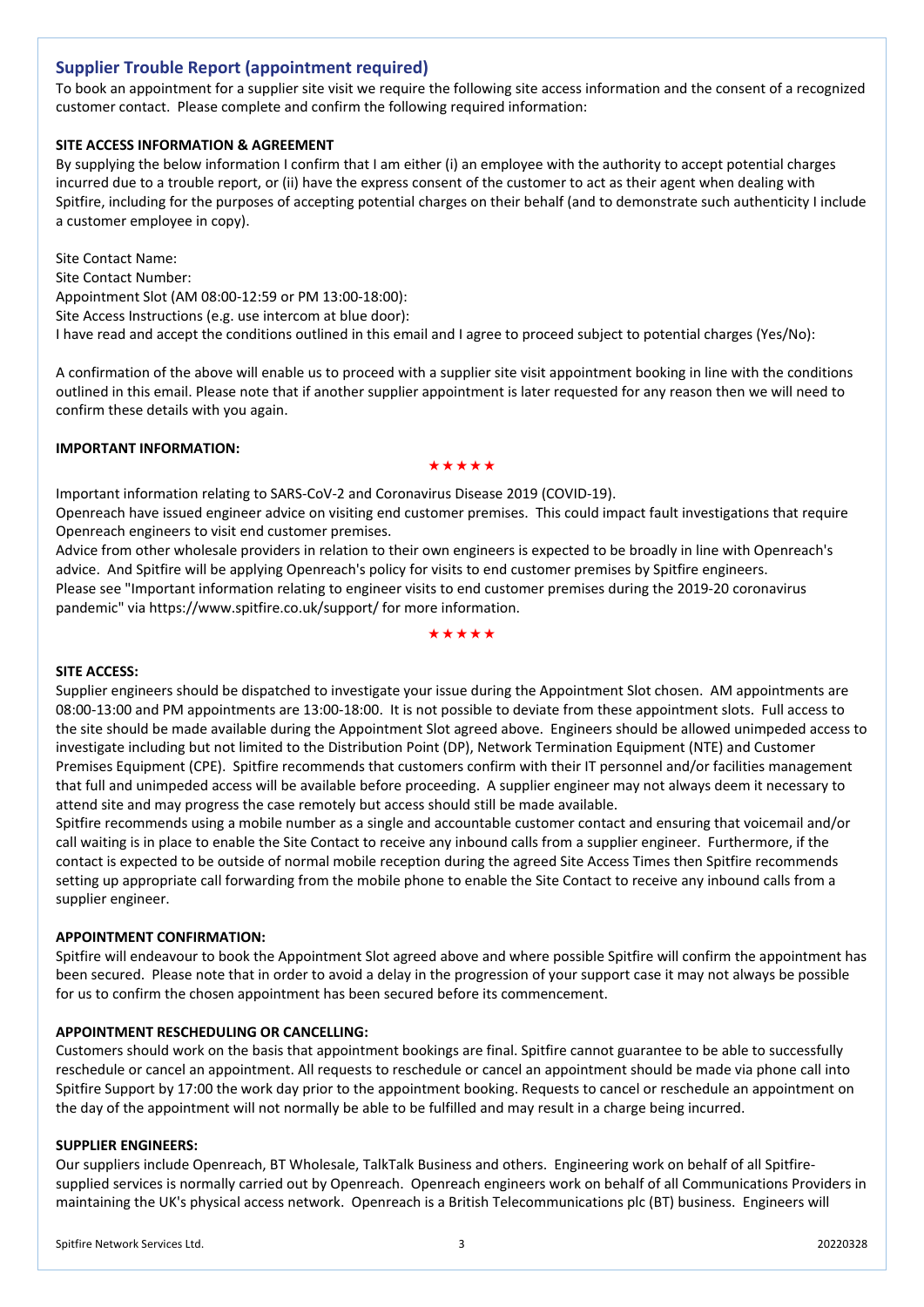normally introduce themselves as being from "Openreach" or occasionally "BT". Please note that Openreach may also employ the services of Kelly Communications Ltd and others. All engineers are able to provide formal identification.

## **LINE IMPROVEMENT WORK:**

It is the nature of DSL services that there can, on occasion, be intermittent connectivity and/or fluctuations in speed. Where the customer chooses to engage an Openreach engineer to investigate DSL connectivity issues, the engineer may perform access network improvements in an attempt to increase speed or stability. Irrespective of indicative diagnostic results, if an Openreach engineer's investigation finds that the analogue bearer (telephone line) meets the specification defined as SIN349 by BT Group Plc, then Time Related Charges will normally apply. It is not always possible for engineers to carry out access network improvements. If service resumes without any intervention by the Openreach engineer then Time Related Charges will still normally be applied. Even where an access network improvement has been made, this does not constitute a fault and remains chargeable.

## **CHARGES:**

Time Related Charges (TRC) may be raised to recover the cost incurred when supplier engineers repair faults, provide or rearrange services, where this work is not covered under the terms of the service. Examples of chargeable work may include but are not limited to damage caused on the Openreach or other supplier's network and equipment by someone at or factors emanating from within the End Customer's premises (or wider building or complex), the requirement to repair cabling within the Customer's domain regardless of the location of the Network Termination Equipment (NTE) or Distribution Point (DP), the theft, loss or removal of Openreach or other supplier's equipment within the End Customer's premises (or wider building or complex), including the NTE or DP or other Network Termination Point or where no fault is found. Abortive Visit Charges (AVC) may be raised to recover the cost incurred when supplier engineers fail to progress a trouble report due to the inability to access the customer site and/or where the access to investigate is impeded, including but not limited to the Distribution Point (DP), Network Termination Equipment (NTE) and Customer Premises Equipment (CPE). Appointment cancellations may incur an Abortive Visit Charge. Fault conditions can and do change. It is the Customer's responsibility to report any change in fault condition that may mean they wish to cancel an appointment. The Customer must do so via phone call into Spitfire Support by 17:00 the work day prior to the appointment booking. Please note Spitfire cannot guarantee to be able to successfully reschedule or cancel an appointment. A TRC or AVC may be incurred in the event the fault condition has changed, for example if the service starts working, by the time the supplier engineer investigates. For some products, a Diagnostic Testing Charge may be incurred where a Diagnostic Testing Officer is engaged and there is no fault found. By proceeding you agree that we will recharge these costs to you. For details of current typical TRC and AVC charges please visit http://www.spitfire.co.uk/support/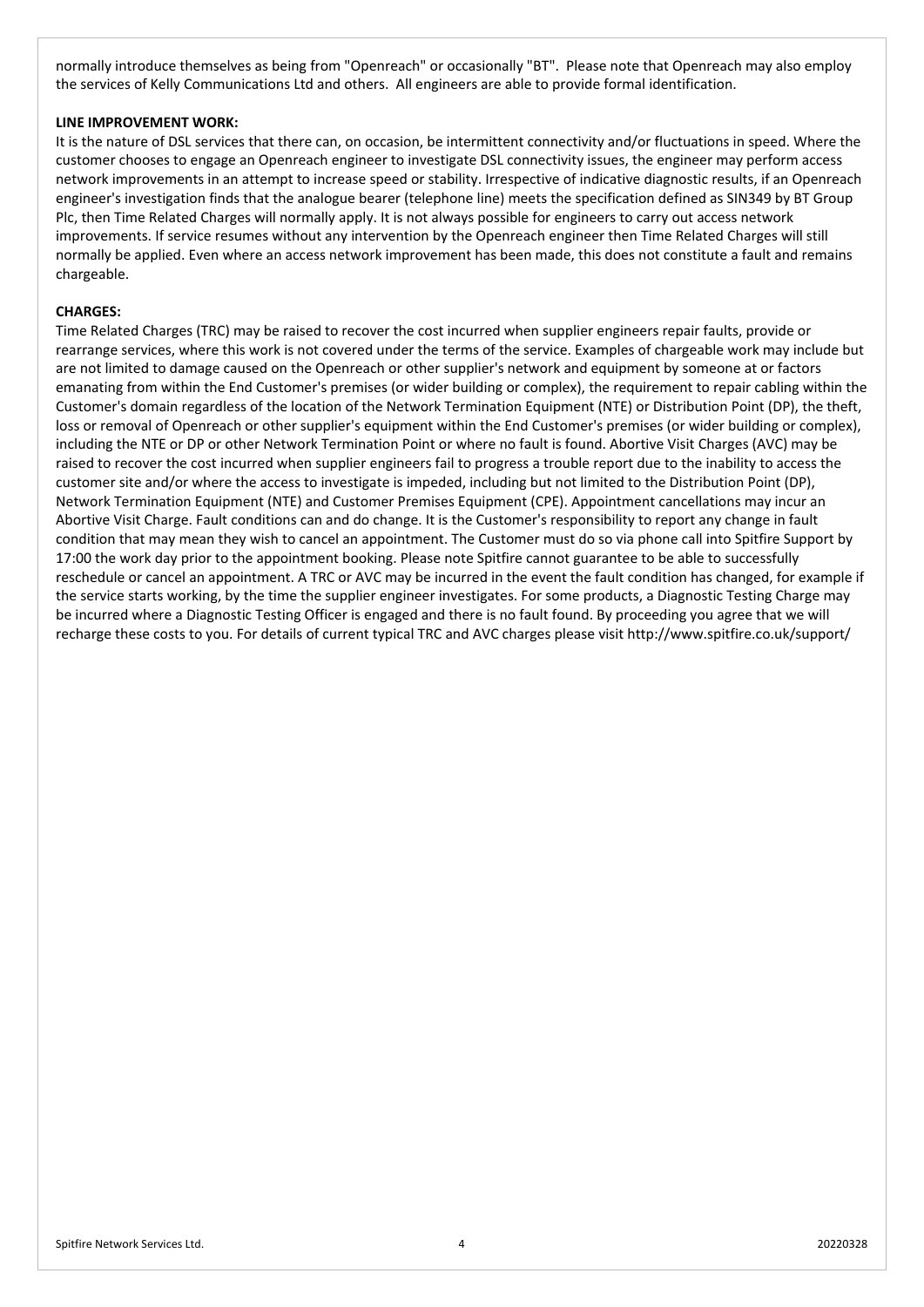# **Supplier Appointment Confirmation**

A supplier site visit appointment booking has been made as requested. Please be reminded of the following conditions.

# **IMPORTANT INFORMATION:**

#### \*\*\*\*\*

Important information relating to SARS‐CoV‐2 and Coronavirus Disease 2019 (COVID‐19).

Openreach have issued engineer advice on visiting end customer premises. This could impact fault investigations that require Openreach engineers to visit end customer premises.

Advice from other wholesale providers in relation to their own engineers is expected to be broadly in line with Openreach's advice. And Spitfire will be applying Openreach's policy for visits to end customer premises by Spitfire engineers. Please see "Important information relating to engineer visits to end customer premises during the 2019‐20 coronavirus pandemic" via https://www.spitfire.co.uk/support/ for more information.

# \*\*\*\*\*

#### **SITE ACCESS:**

AM appointments are 08:00‐13:00 and PM appointments are 13:00‐18:00. It is not possible to deviate from these appointment slots. Access to the site should be available during the Site Access Times agreed above. Engineers should be allowed unimpeded access to investigate including but not limited to the Distribution Point (DP), Network Termination Equipment (NTE) and Customer Premises Equipment (CPE). Spitfire recommends that customers confirm with their IT personnel and/or facilities management that full and unimpeded access will be available before proceeding. A supplier engineer may not always deem it necessary to attend site and may progress the case remotely, but access should still be made available. Spitfire recommends using a mobile number as a single and accountable customer contact and ensuring that voicemail and/or call waiting is in place to enable the Site Contact to receive any inbound calls from a supplier engineer. Furthermore, if the contact is expected to be outside of normal mobile reception during the agreed Site Access Times then Spitfire recommends setting up appropriate call forwarding from the mobile phone to enable the Site Contact to receive any inbound calls from a supplier engineer.

# **APPOINTMENT RESCHEDULING OR CANCELLING:**

Customers should work on the basis that appointment bookings are final. Spitfire cannot guarantee to be able to successfully reschedule or cancel an appointment. All requests to reschedule or cancel an appointment should be made via phone call into Spitfire Support by 17:00 the work day prior to the appointment booking. Requests to cancel or reschedule an appointment on the day of the appointment will not normally be able to be fulfilled and may result in a charge being incurred.

#### **SUPPLIER ENGINEERS:**

Our suppliers include Openreach, BT Wholesale, TalkTalk Business and others. Engineering work on behalf of all Spitfire‐ supplied services is normally carried out by Openreach. Openreach engineers work on behalf of all Communications Providers in maintaining the UK's physical access network. Openreach is a British Telecommunications plc (BT) business. Engineers will normally introduce themselves as being from "Openreach" or occasionally "BT". Please note that Openreach may also employ the services of Kelly Communications Ltd and others. All engineers are able to provide formal identification.

#### **LINE IMPROVEMENT WORK:**

It is the nature of DSL services that there can, on occasion, be intermittent connectivity and/or fluctuations in speed. Where the customer chooses to engage an Openreach engineer to investigate DSL connectivity issues, the engineer may perform access network improvements in an attempt to increase speed or stability.

Irrespective of indicative diagnostic results, if an Openreach engineer's investigation finds that the analogue bearer (telephone line) meets the specification defined as SIN349 by BT Group Plc, then Time Related Charges will normally apply. It is not always possible for engineers to carry out access network improvements. If service resumes without any intervention by the Openreach engineer then Time Related Charges will still normally be applied. Even where an access network improvement has been made, this does not constitute a fault and remains chargeable.

#### **CHARGES:**

Time Related Charges (TRC) may be raised to recover the cost incurred when supplier engineers repair faults, provide or rearrange services, where this work is not covered under the terms of the service. Examples of chargeable work may include but are not limited to damage caused on the Openreach or other supplier's network and equipment by someone at or factors emanating from within the End Customer's premises (or wider building or complex), the requirement to repair cabling within the Customer's domain regardless of the location of the Network Termination Equipment (NTE) or Distribution Point (DP), the theft, loss or removal of Openreach or other supplier's equipment within the End Customer's premises (or wider building or complex), including the NTE or DP or other Network Termination Point or where no fault is found. Abortive Visit Charges (AVC) may be